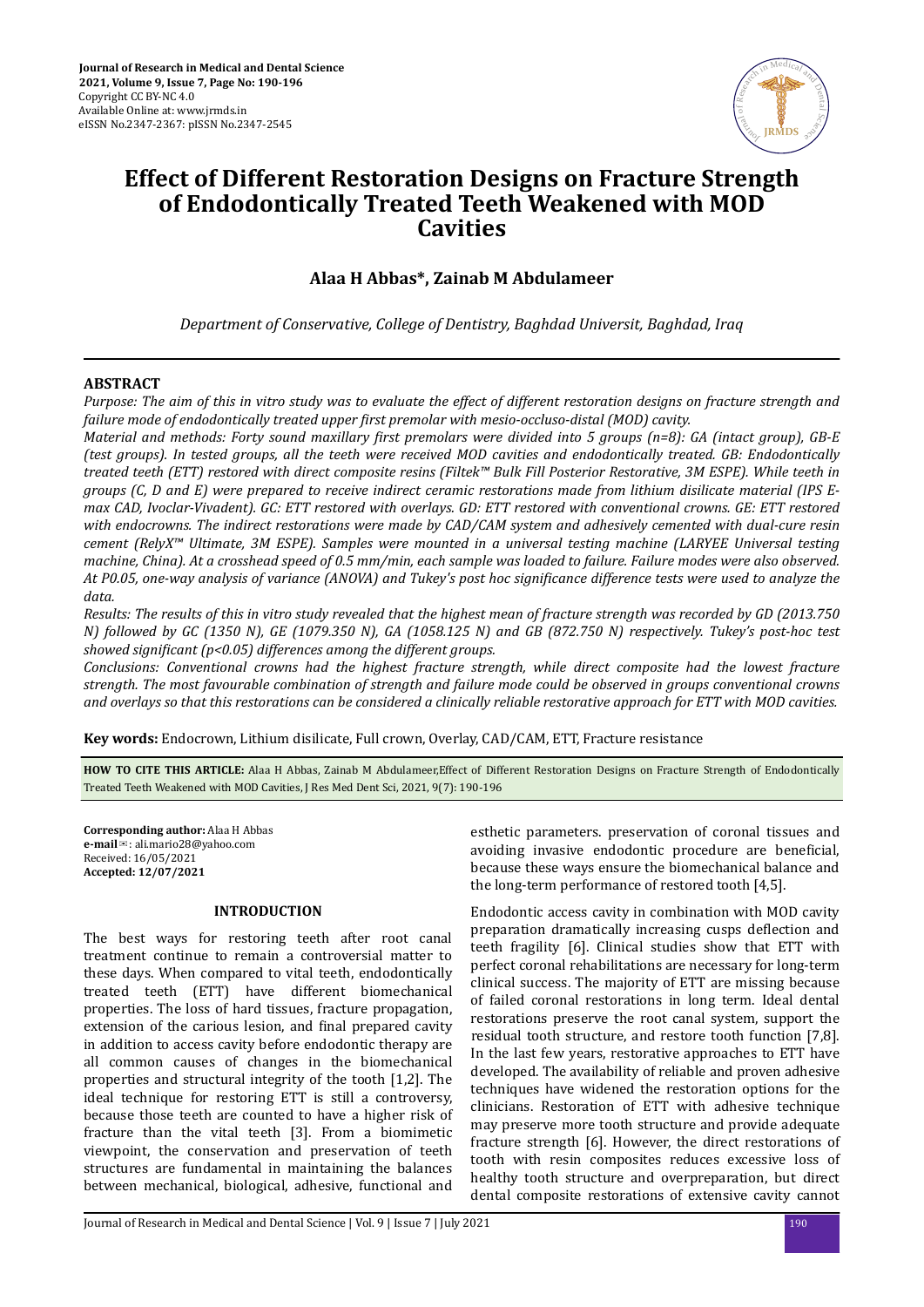build tooth strength and many studies give a median longevity of direct posterior composite restorations [9,10]. Despite clear results on the short-term for MOD restorations without cuspal coverage, overlays and full coverage crown restorations are still the recommended treatment options for restoration of posterior ETT since they present with higher success rate on the long term. These advantages in term of clinical performance still present with some drawbacks as the process still often requires removal of healthy dental tissues [11].

Furthermore, restoration techniques with post free-andcore build-ups are growing in popularity due to their minimal invasiveness and simplification of clinical procedures [12]. However, several clinical and in vitro studies have shown that applying post helps to keep the restorations in place, but it may weaken the root [2]. Endo crowns have been introduced as alternative post less approaches for the restoration of ETT, depending on the availability of remaining tooth structure. The advantages of end crown are conserving of intracanal tissues that are often removed during post placement [11]. As a result, the aim of this study was to assess and compare the effects of various restoration designs on fracture resistance and failure mode in endodontically treated premolars with MOD cavity.

## **METHOD**

#### **Samples selection**

Forty sound human upper first premolars with two roots and two canals were utilized. Teeth with caries, cracks and abnormal occlusal anatomy were excluded from the study. Digital calipers were used to calculate the buccolingual, mesiodistal, and occlusogingival tooth dimensions, and teeth of comparable size were chosen. The collected teeth were cleaned from debris with hand scalers and then polished with a rubber cup and pumice [13]. The teeth were immersed in a % thymol solution at room temperature for 24 hours [14]. After that, the teeth were held at room temperature in deionized distilled water until the experiment.

#### **Samples grouping**

The teeth were divided into five groups, each with 8 teeth:

- Group A: Intact teeth (control).
- Group B: ETT restored with direct composite resin.
- Group C: ETT restored with lithium disilicate overlays.
- Group D: ETT restored with lithium disilicate conventional crowns.
- Group E: EET restored with lithium disilicate end crowns.

#### **Mold construction**

To simplify handling of the sample during MOD cavity preparation and root canal treatment, each tooth was embedded in silicone rubber base impression material (putty consistency) that placed inside a mold. A mold was made from transparent acrylic that consisted of a cylindrical shape hole of 10 mm radius and 15 mm depth. The root was wrapped in a saline-socked surgical gauze to keep the tooth hydrated during root canal treatment as shown in Figure 1A.

#### **MOD cavity preparation**

The teeth in the test groups (B-E) obtained standardized class II MOD cavities with a gingival cavosurface margin 2.0 mm above the cementoenamel junction (CEJ). Each cavity's buccolingual width was one-half of the buccolingual distance, as measured with a digital caliper. The cavities were 4.0 mm deep, without proximal step and a flat floor. all internal line angle were rounded, the cavity's facial and palatal walls were prepared parallel to one another. as shown in Figure 1B.



**Figure 1: A. Acrylic mold for holding the teeth during MOD and root canal preparation. B. MOD cavity and access opening.**

#### **Root canal treatment**

A diamond round bur (Komet, Germany) was employed with a high-speed handpiece under copious airwater cooling to eliminate the roof of the pulp chamber. Size 10 K files (Dentsply, Germany) were placed into a canal after the pulp was removed till their tip could be seen at the apical foramen. By subtracting 1 mm from this length, the working length was calculated. NiTi rotary instruments were used for the endodontic procedure (ProTaper next; Dentsply Maillefer). The canals were enlarged using a crown-down technique with EDTA (MD-CHelCream, META®BIOMED, Korea) as a lubricant until master apical file X2. During endodontic procedures, 5.25 % NaOCl was used to irrigate the canal. All canals were obturated with ProTaper next X2 gutta percha with sealer (Gutta Flow® 2, Coltene) and dried with paper points. Extra guttapercha was eliminated with a heated tool, and the coronal portion was compacted vertically with a plunger.

#### **Direct restoration) core build-up)**

Before the MOD cavity preparation of groups B, C, and D, flowable composite was used for taking the impressions for the occlusal surfaces (stamp technique). This technique was used to restore the tooth with composite restoration to the original anatomy. The prepared MOD cavities were etched with 37% phosphoric acid (N- etch, ivoclar ) for 20 sec., then rinsed with water and dried with moisture free air. Two thin coats of a universal bond (Single bond universal, 3M ESPE) were applied on tooth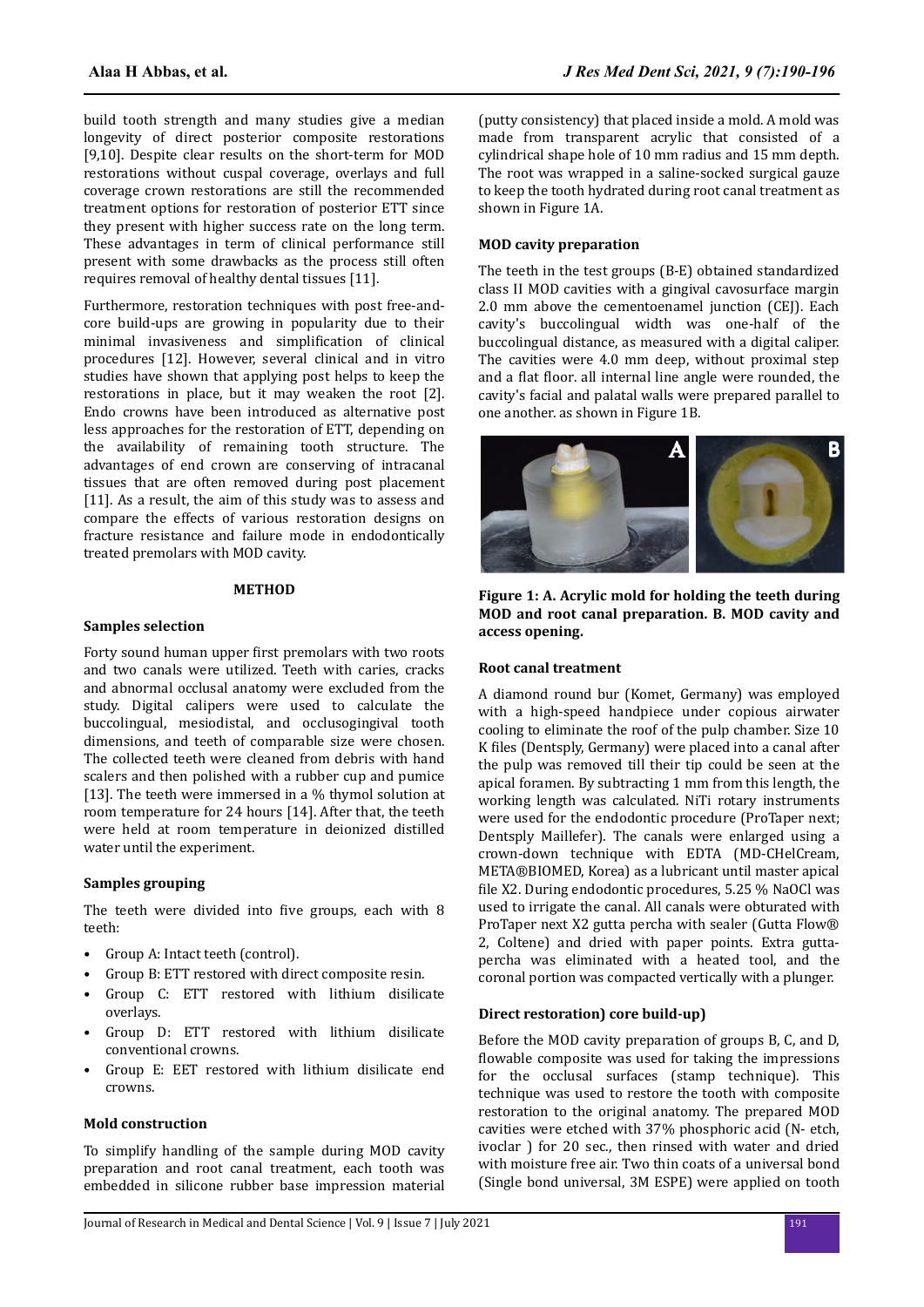structure then gently air jet for 5 sec. and curing for 20 sec. Super Mat® Adapt® Super Cap® Matrix system (Kerr Hawe SA, Switzerland) was adapted on tooth structure then continued with the administration of composite resin (filtek TM one bulk fill restorative) in two layers at room temperature. Afterward, the Teflon was wrapped on composite layer then the stamp of the tooth was pressed gently on the Teflon to make the restoration take the same shape of the original tooth anatomy. The stamp was displaced to remove the excess material by dental probe, and then the teeth were cured occlusally, mesially and distally for 20 sec. for each surface with a light curing unit (curing pen, Eighteeth, China) (Light intensity: >1000 mW/cm2).

## **Teeth preparation for indirect restoration**

Before starting the preparation step for indirect restorations, using a cubic rubber mold, the roots of teeth were inserted parallel to the long axis of the teeth in selfcuring acrylic resin up to 2 mm below the CEJ.

Uniform teeth preparations were performed for all teeth in group C (overlays) which included: planar occlusal reduction of about 2 mm with butt joint type. The proximal preparation was represented by slot design which had a rounded shoulder of about 1.2 mm depth, with buccolingual width was 1/2 of the buccal-lingual distance, and gingival floor was located 1 mm above the CEJ as shown in Figure 2A. For group D (conventional crowns), uniform teeth preparations were performed which included: axial reduction of about 1.5mm, deep chamfer finish line of 1.0 mm depth, planar occlusal reduction with 5 mm occlusogingival height, and a total convergence angle of  $6^{\circ}$  as shown in Figure 2B. While the preparation for group E (endocrowns) was included: decapitation of teeth crowns 2 mm above CEJ, The pulp chambers were prepared to eradicate undercut with a 8o occlusal divergence and oval shape with a 4 mm depth from the cavosurface margin with smooth and rounded internal line angle as shown in Figure 2C. A thin layer of flowable composite resins (Filtek Z350, 3M ESPE) was applied to seal the canals entrance and to uniform depth of pulp chamber at 4 mm.



**Figure 2: Teeth after preparation for indirect restorations: A. Overlay, B. Conventional crown. C. Endo crown.**

#### **Indirect restorations fabrication by CAD/CAM**

## **Scanning and designing**

The prepared teeth for indirect restorations were scanned using digital intraoral scanner (Medit I500), the resulting 3D virtual image for the scanned teeth was saved as STL file format. The restorations were designed with the inLab CAD Software (Dentsply Sirona, Germany). To standardize restoration design for all teeth, the The design mode "Biogeneric Reference" was chosen, with intact upper first premolar dentoform tooth serving as a reference tooth for measuring the restoration suggestions. The manufacturer-specified restoration parameters were chosen except the spacer which was reduced to 100 μm instead of the preset 120 μm according to a pilot study.

### **Milling process**

Data were sent to the inLab MC XL milling unit, a 4-axis milling unit (Dentsply Sirona, Germany). In this step, the type and the size of the CAD/CAM block (IPS e.max CAD blocks shade LT A2/C14) was selected and the position of the restorations inside the block was determined. Crystallization and glaze firing: This process was carried out for all restorations by using (EP programat 3010, Ivoclar Vivadent). The crystallization process increases the strength and attained final color of the restorations then glaze firing is conducted by using IPS Ivocolor® glaze Paste fluo (Ivoclar vivadent, Liechtenstein) as shown in Figure 3.



**Figure 3: Overlay, crown and end crowns restoration after crystallization and glazing.**

#### **Cementation**

Surface treatment of indirect restorations: the internal surface of each restoration was processed according to the IPS e.max CAD block manufacturer's instructions. Etching with a 5  $%$  hydrofluoric acid gel (IPS® Ceramic Etching Gel, ivoclar vivadent) was applied for 20 seconds as directed by the manufacturer, then rinsed with copious amounts of water and air dried using a three-way syringe. On the restoration surface, two coats of universal bond (3M ESPE, USA) were applied separately eliminating the need for a separate silane agent when used RelyXTM Ultimate system then rubbing for 20 sec. then the restoration surface is gently air dried for 5 sec. until the solvent has completely evaporated.

Surface treatment of the prepared teeth: Prepared tooth surface was etched with 37% phosphoric acid–etching gel (N-etch, ivoclar vivadent) for 15 sec., rinsed for 15 sec. and dried with air for another 5 sec. A micro-brush was used to apply two coats of universal bond (3M ESPE) to the prepared tooth. Excess solvent was air dried for 5 sec., then light activated for 10 sec.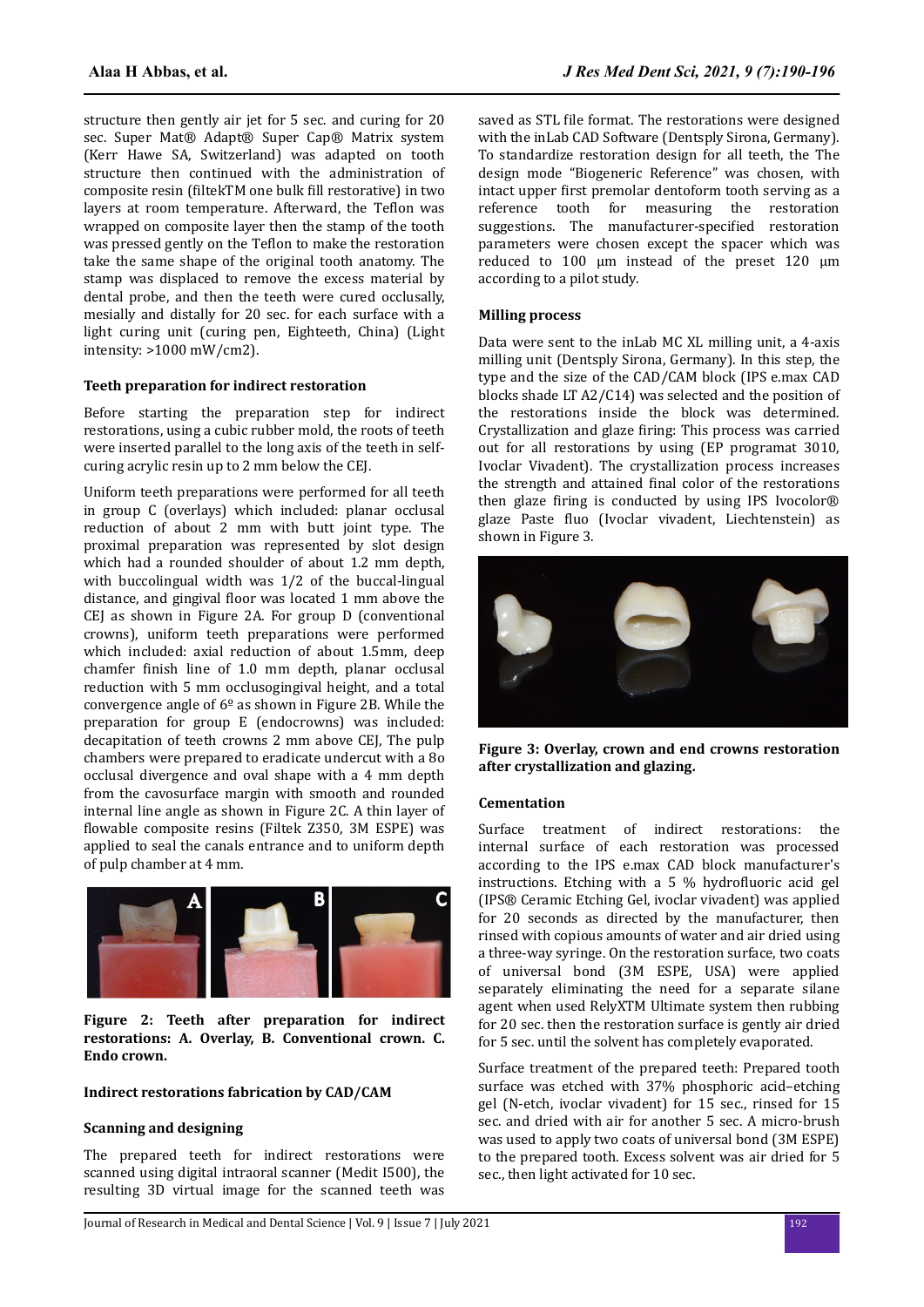The dual cure resin cement RelyXTM Ultimate ClickerTM (RelyX™ Ultimate, 3M ESPE, Germany) was used for cementation of restoration to tooth. With finger pressure, each restoration was put on its corresponding tooth, and excess cements were removed with a micro brush. 5 kg constant load was applied with the long axis of each restoration for 5 min. by a customized loading device to keep the restorations from reverting during the cementation. After that, each surface was illuminated by light for 20 sec. then the specimens were stored at 37˚ in distilled water for 24 hrs.

## **Fracture resistance test**

Using a universal testing machine (LARYEE Universal testing machine, China) with a load cell of 5 KN, a single static compressive load was applied with the long axis of the sample, and data was collected using computer software. A compressive load was applied occlusally with a metallic rod with a round tip 4 mm diameter moving at a crosshead speed of 0.5 mm/min during the fracture test. Laboratory made rubber sheet 1 mm thickness to act as a stress breaker and avoid damage from the direct contact of the load applicator with the tested restorations. The loads required to fracture were recorded in Newton. Following the fracture strength test, fracture modes of all samples were examined visually by using dental loupes. The samples were examined for determining different fracture modes whether favourable (restorable) or unfavorable (non-restorable), If the teeth fractured below the CEJ, including vertical root fracture, the failures were called unfavorable. Favorable fracture, on the other hand, was described as restorable failure above the CEJ (Figure 4).



## **RESULTS**

According to the Shapiro-Wilk tests, the data had normal distributions. One-way ANOVA showed statistically significant differences (p>0.05) among all groups. HSD post hoc TuKey test showed that there were statistically significant differences in fracture strength between each two groups when compared together (p<0.05), except when compared group A with group E that there was a statistically non- significant difference ( $p<0.05$ ) as shown in Figure (4).

The highest mean value of Fracture resistance was found in group D (2013.750  $\pm$  100.915) followed by group C  $(1350 \pm 82.202)$ , the lowest value of Fracture resistance was found in group B (872.750  $\pm$  68.174) as illustrated in Table 1.

# **Figure 4: Bar chart graph showing the mean values of fracture strength of the different groups measured in N.**

| Groups          | N | Mean     | ±SD     | Minimum | <b>Maximum</b> |
|-----------------|---|----------|---------|---------|----------------|
| A               | 8 | 1058.125 | 128.117 | 930     | 1280           |
| B               |   | 872.75   | 68.174  | 785     | 1007           |
| $\sqrt{ }$<br>u |   | 1350     | 82.202  | 1290    | 1545           |
| D               |   | 2013.75  | 100.915 | 1880    | 2135           |
| E               |   | 1079.375 | 66.248  | 1005    | 1215           |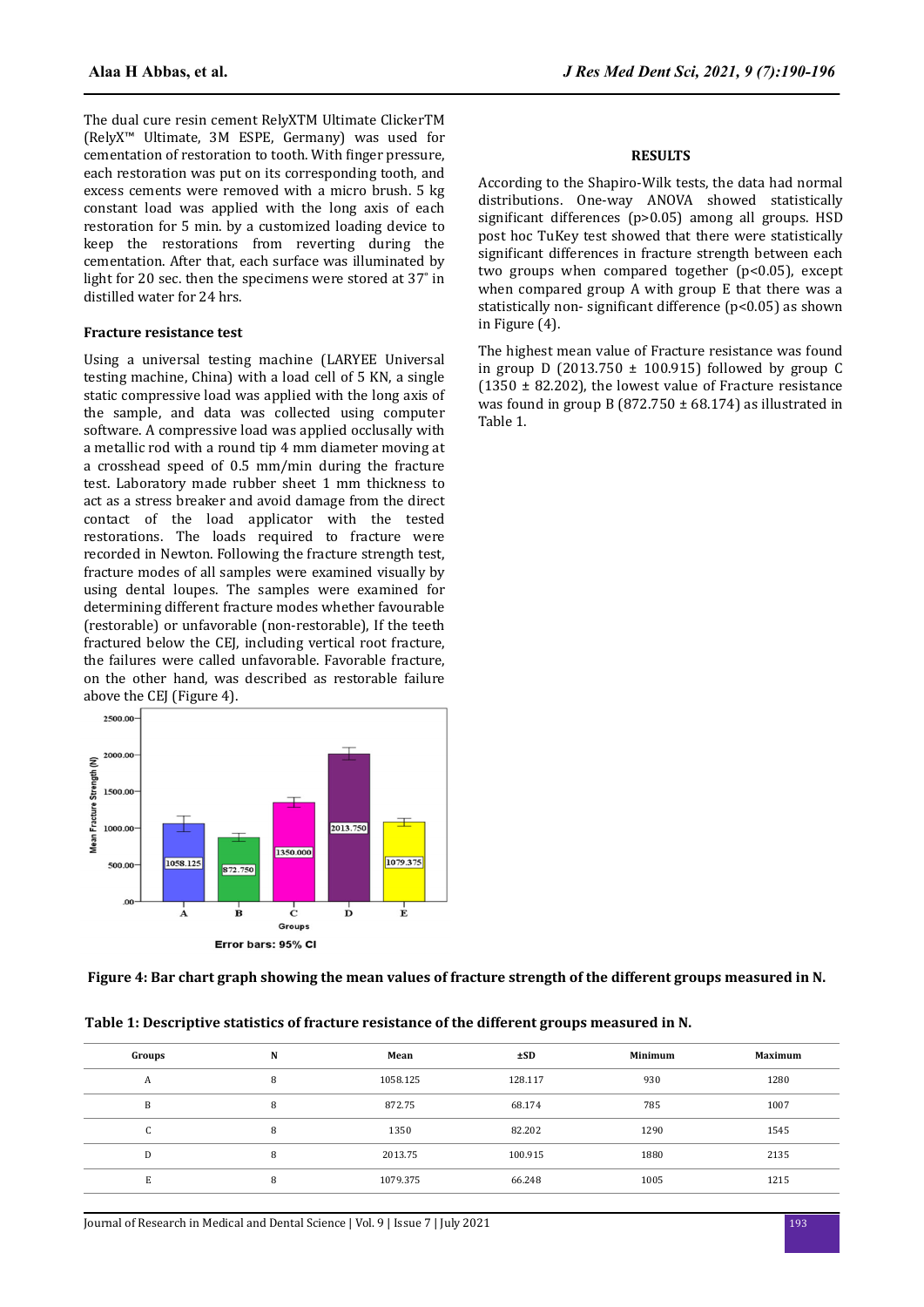## **Fracture mode**

The sound teeth were mostly fractured with restorable patterns (75% restorable); on the other hand, the teeth in the endo crowns group were mostly fractured with

#### **Table 2: Fracture mode of different groups.**

non-restorable pattern (12.5% restorable). Teeth in conventional crowns group were recorded 37.5% restorable fracture, while groups overlays, and direct composite were recorded 25% restorable fracture as illustrated in Table 2.

| Groups | <b>Restorable fracture</b> |      | Non-restorable fracture |      |
|--------|----------------------------|------|-------------------------|------|
|        | No.                        | $\%$ | No.                     | $\%$ |
|        | 6                          | 75   |                         | 25   |
| B      |                            | 25   | b                       | 75   |
|        |                            | 25   |                         | 75   |
| n      |                            | 37.5 |                         | 62.5 |
|        |                            | 12.5 |                         | 87.5 |

# **DISCUSSION**

Depending on age and facial morphology, the physiological maximum occlusal force will range from 100 to 500 N.  $[15]$ . According to the findings of several studies, the usual biting force in the premolar region ranged from 222 to 445 N (average 322.5 N) [14,15]. The mean fracture loads for the various tested groups are higher than the mean of maximum biting forces in this study. As a result, all the measured samples should be able to withstand the masticatory forces.

According to the statistical analysis of the result, the null hypothesis was rejected because there were significant differences among the five groups in terms of fracture resistance of the different types of restorations. The statistically significant differences in fracture strength between the groups could be due, in general, to the amount of coronal tooth structure retained and preparation designs, as well as differences in mechanical properties and chemical composition of restoration materials.

The results of this study revealed that Group D conventional crown had the highest mean value of fracture resistance, followed by Group C overlay, Group E endo crown, Group A intact teeth, and Group B direct composite had the lowest mean value of fracture resistance. The higher fracture resistance of conventional crowns (Group D) than other Groups may be related to bracing mechanism of the crown around the cervical tooth structure. The greater the height of remaining tooth structure above the margin of the preparation) ferrule) the better fracture resistance provided [16]. Also, Crown coverage has also been shown to result in an even greater distribution of forces, which is more similar to the clinical conditions [17].

On the other hand, some articles suggest that because of their mechanical properties, all ceramic crowns can also strengthen the tooth structure [18]. In comparison with direct composite restorations (Group B), lithium disilicate conventional crowns have higher fracture toughness and Flexural strength than resin composite and this may be explained the high difference in fracture strength of two groups. Furthermore, teeth with crown

rehabilitation had a six-fold higher success rate than teeth that were directly restored, according to research [19].

In comparison with endo crowns, conventional crowns registered higher fracture strength, this is probably due to the smaller surface area of premolar for bonding and the higher crown height, which compromises the endo crown's mechanical properties. On other hands, according to preparation designs of this study, conventional crown preserved more tooth structure than endo crown. The existence of a ferrule effect [20], which distributes the stresses of an endodontically treated tooth. This result agrees with who found that the conventional crown with ferrule recorded statistically significant highest mean value than endo crown group.

The result of this study shows disagreement with [20] who found that the group of endo crown recorded higher fracture strength than group of fibre post and conventional crown in upper premolars. This disagreement may be related to the effect of fibre post insertion and it's weakening effect on root canal dentin [20].

For overlays (group C), the result showed higher fracture strength following conventional crowns, this positive outcome may be related to several factors, including differences in design of restoration techniques and elastic moduli of restorative materials. The overlay design preserves sounder tooth structure that the increase in the surface area of adhesive bonding of ceramic restorations which improve stress distribution of occlusal forces and enhance fracture resistance [21,22]. This explained high fracture resistance of overlays over endo crowns group. Adhesive cusp coverage restorations improved the fracture resistance of endodontically treated premolars with MOD cavities to a degree comparable to that of intact teeth, according to Kalay, Yildirim [6,23]. The present study confirmed these results, finding that cusp reduction increased fracture resistance. The fracture resistances and fracture patterns were influenced by the cusp reduction designs and thicknesses. The teeth that were preserved with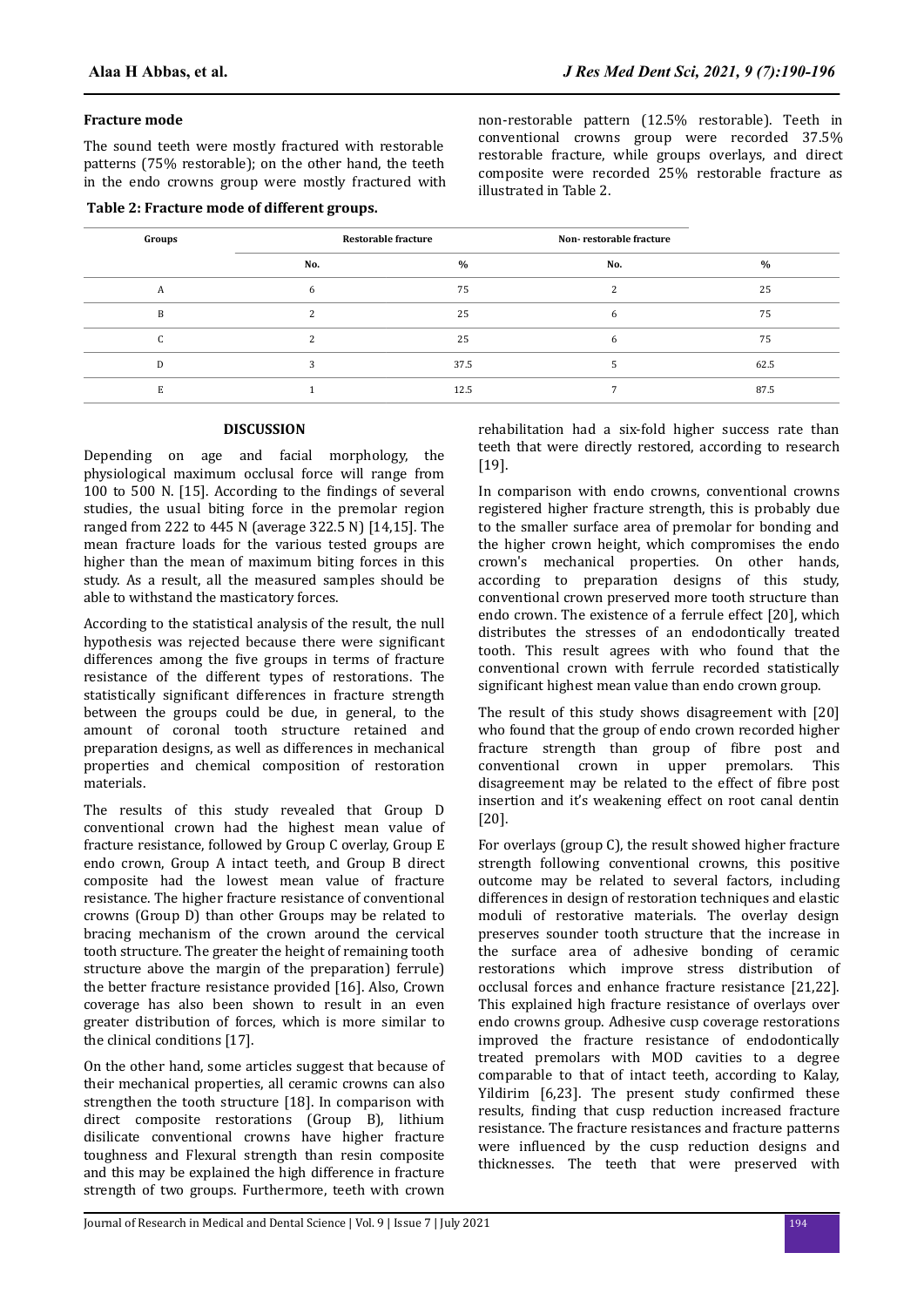anatomic cusp reduction designs had a higher fracture resistance.

The results of this study revealed that there is no significant difference between endo crowns (Group E) and intact teeth (Group A), These findings are clinically relevant because it show that endocrowns may restore severely destructive endodontically treated premolars to point similar to intact teeth, at least in terms of posterior tooth fracture resistance. The positive results of butt joint endocrown may be related to an even, wide, stable surface of the tooth structure that resists the compressive stresses, because it is prepared parallel to the occlusal plane to ensure stress resistance along the main axis of the tooth, also even thickness of ceramic used in the restoration [24]. In addition, endo crowns comprising both the crown and core as a single unit, was suggested to provide a monoblock effect [25]. This finding is consistent with previous studies who confirmed that endocrowns have been shown to be a successful approach to restoring severely damaged molars and premolars, even in the presence of significant coronal tissue loss or an occlusal risk factor, such as bruxism. This research was a 10-year retrospective study of recorded endocrown cases.

The worst effects of direct inlay restorations (group B) are due to a geometric method of preparation that exerts a wedging force on the tooth, causing it to break under occlual stress. Overlay and complete coverage, on the other hand, direct force along the long axis by overlaying the cusp tips and a portion of the buccal and lingual surface, thus opposing the wedging action caused by the restoration's internal design [26,27]. Also, least fracture strength of direct composite restoration may be related to low flexure strength and fracture toughness of resin composite, and the effect of polymerization shrinkage on cuspal deflection and formation of microcracks in the tooth structure [28-30].

Regarding fracture mode, this study has been found that sound teeth group had the most favourable mode of fracture followed by conventional crowns after that overlays and direct composite groups had the same fracture mode while endocrowns had the most unfavourable one. This may be explained by the fact that the modulus of elasticity of core build up material in groups B, C & D that is in a proximity to that of dentin so more stress distribution at core dentin interface, also full and partial coverage restorations have been associated with better distribution of loads along the root [10,12]. While the mismatching in modulus of elasticity between ceramic material and dentin lead to stress concentration at pulpal floor and this explained the high catastrophic failure in endocrowns group. Another explanation the thickness of endocrown is more than that of other restorations result in fracture of tooth structure rather than restorations in endocrowns group.

# **CONCLUSIONS**

The following conclusions may be drawn within the limitations of this research:

- Conventional crowns and overlays restorations increased the fracture resistances of endodontically treated premolars with MOD cavity to a level higher than that of intact teeth.
- The most favorable combination of strength and failure mode could be observed in groups conventional crowns and overlays so that these restorations can be considered a conservative and clinically reliable restorative approach for endodontically treated maxillary premolars with MOD cavities
- No difference in fracture resistance between endocrowns and intact teeth, so that endocrowns can consider a clinically feasible restorative approach for restoring severely damaged endodontically treated premolars.
- The findings of this study suggest that endodontically treated premolars with MOD cavities should not be restored with direct composite.

# **REFERENCES**

- 1. Dietschi D, Duc O, Krejci I, et al. Biomechanical considerations for the restoration of endodontically treated teeth: A systematic review of the literature, Part II (Evaluation of fatigue behavior, interfaces, and in vivo studies). Quintessence Int 2008; 39.
- 2. Carvalho MAD, Lazari PC, Gresnigt M, et al. Current options concerning the endodontically-treated teeth restoration with the adhesive approach. Brazilian Oral Res 2018; 32.
- 3. Magne P, Carvalho A, Bruzi G, et al. Influence of noferrule and no-post buildup design on the fatigue resistance of endodontically treated molars restored with resin nanoceramic CAD/CAM crowns. Operative Dent 2014; 39:595-602.
- 4. Magne P, Lazari P, Carvalho M, et al. Ferrule-effect dominates over use of a fiber post when restoring endodontically treated incisors: an in vitro study. Operative Dent 2017; 42:396-406.
- 5. Lazari PC, de Carvalho MA, Cury AADB, et al. Survival of extensively damaged endodontically treated incisors restored with different types of posts-and-core foundation restoration material. J Prosthetic Dent 2018; 119:769-76.
- 6. Kalay TS, Yildirim T, Ulker M. Effects of different cusp coverage restorations on the fracture resistance of endodontically treated maxillary premolars. J Prosthet Dent 2016; 116:404-10.
- 7. Ree M, Schwartz RS. The endo-restorative interface: current concepts. Dent Clin 2010; 54:345-74.
- 8. Gillen BM, Looney SW, Gu L-S, et al. Impact of the quality of coronal restoration versus the quality of root canal fillings on success of root canal treatment: A systematic review and meta-analysis. J Endodont 2011; 37:895-902.
- 9. Rho Y, Namgung C, Jin B, et al. Longevity of direct restorations in stress-bearing posterior cavities: A retrospective study. Operative Dent 2013; 38:572-82.